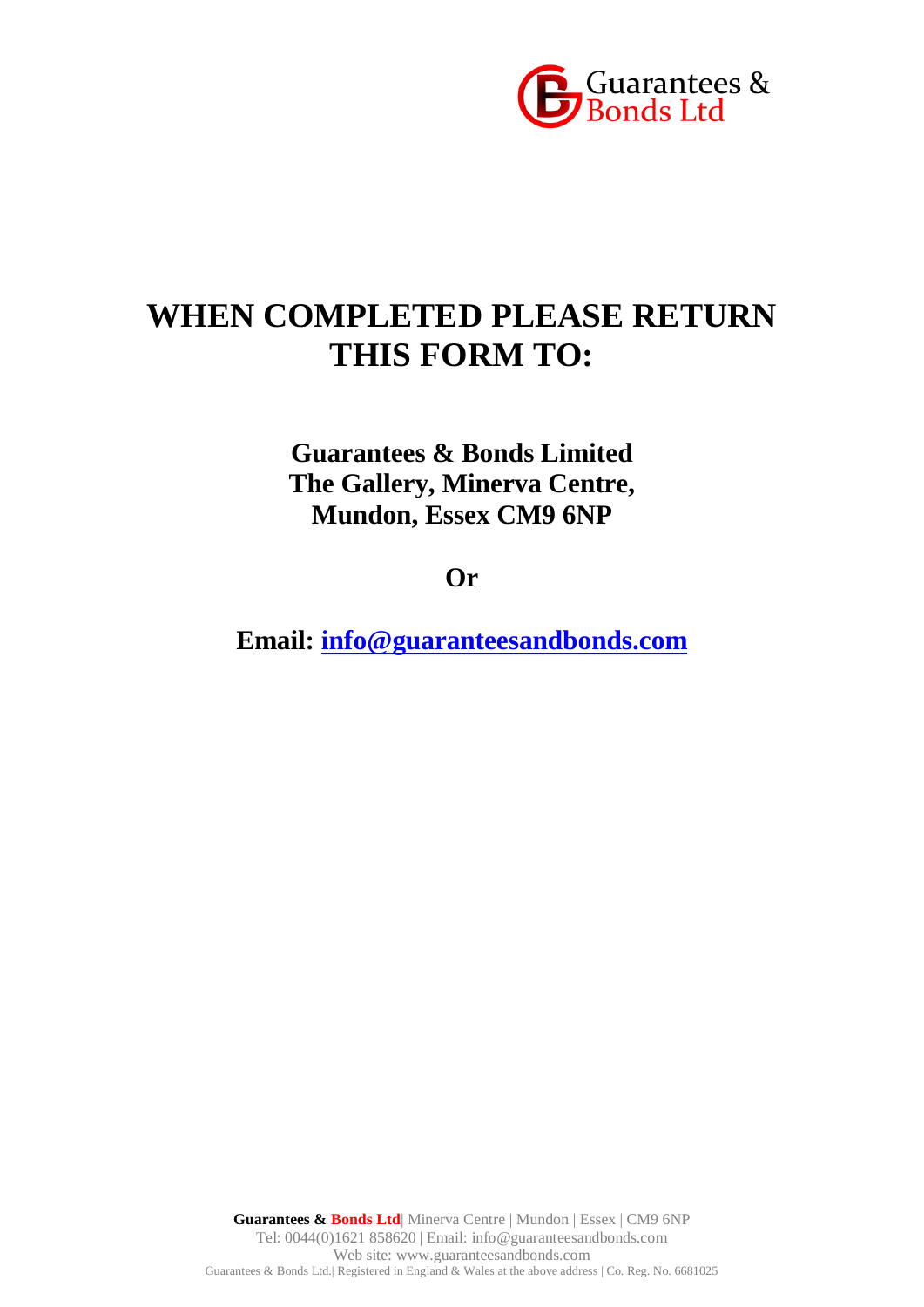

# **Commercial Rent Guarantee Application Form**

# **APPLICANT'S DETAILS**

| Contact person:                                                                   |  |  |  |  |
|-----------------------------------------------------------------------------------|--|--|--|--|
|                                                                                   |  |  |  |  |
|                                                                                   |  |  |  |  |
|                                                                                   |  |  |  |  |
| Partnership / Registered Company / Sole Trader: _________________________________ |  |  |  |  |
|                                                                                   |  |  |  |  |
| Telephone No.:                                                                    |  |  |  |  |
|                                                                                   |  |  |  |  |
|                                                                                   |  |  |  |  |

# **LANDLORD**

| Address of property to be rented: |  |  |  |  |
|-----------------------------------|--|--|--|--|
|                                   |  |  |  |  |
| Length of let:                    |  |  |  |  |
| Bond/Guarantee value:             |  |  |  |  |
|                                   |  |  |  |  |
|                                   |  |  |  |  |
|                                   |  |  |  |  |
|                                   |  |  |  |  |

### **Please attach:**

- Lease Agreement
- Latest Accounts
- Recent management Accounts
- Where accounts are unavailable please provide a **'personal statement of net worth'**

### **FROM A Director or Shareholder**.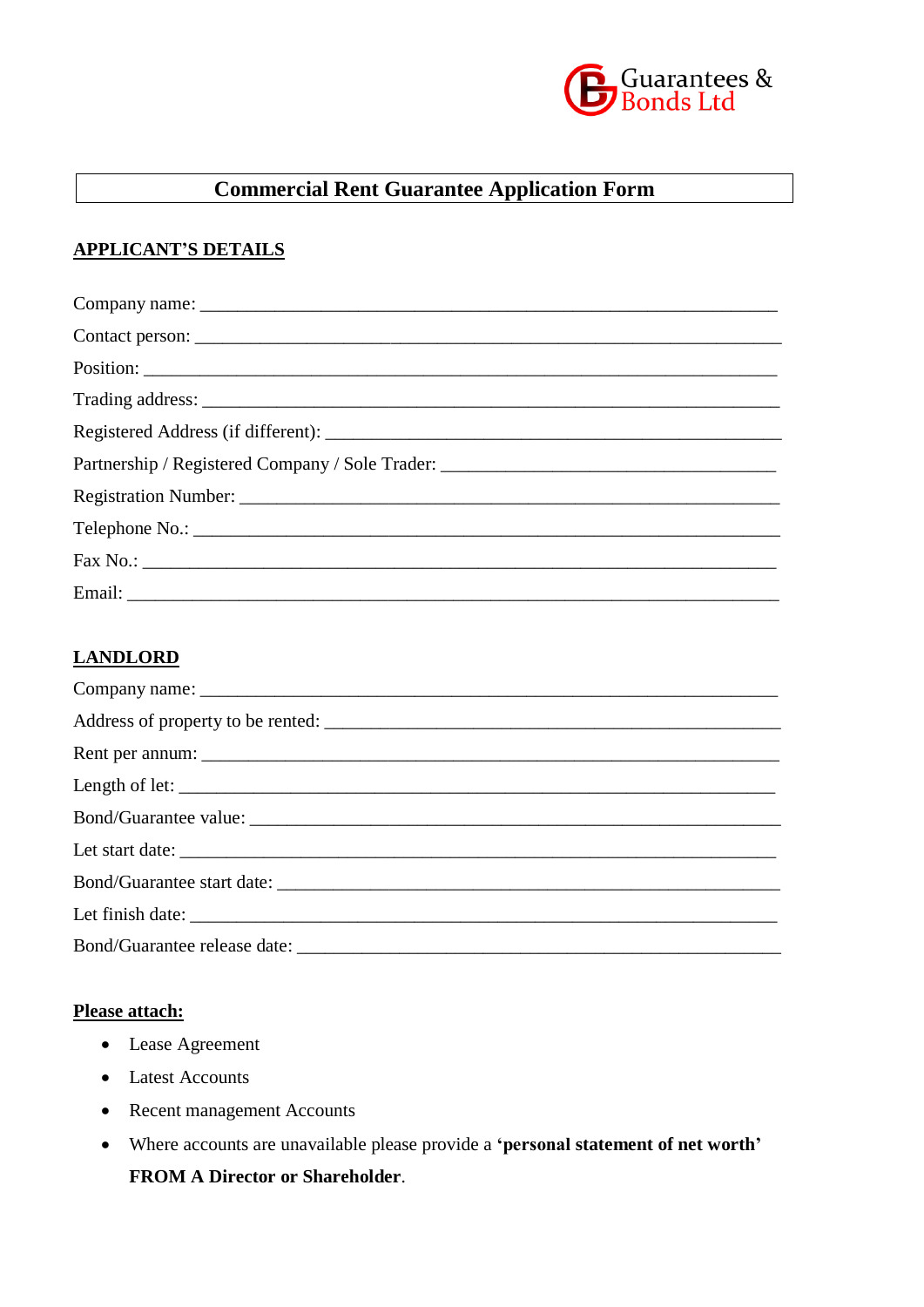

| <b>Assets</b>                | Value £ | ÷      | <b>Liabilities</b>             | Amount £ |
|------------------------------|---------|--------|--------------------------------|----------|
| Domestic Residence           |         | ٠<br>÷ | Domestic Mortgage              |          |
| Any Other Property           |         |        | Any Other Mortgage             |          |
| Any Other Land               |         |        | Personal Loans                 |          |
| <b>Shares</b>                |         |        | Hire Purchase                  |          |
| <b>Motor Vehicles</b>        |         | ÷      | <b>Credit Cards</b>            |          |
| Cash in Bank                 |         | ÷      | Court Orders etc               |          |
| <b>Cash Building Society</b> |         | ٠      | Maintenance Order              |          |
| Other Assets -<br>Specify    |         | ÷      | Other Liabilities -<br>Specify |          |
|                              |         |        |                                |          |
|                              |         |        |                                |          |
| <b>Total Assets</b>          |         | ÷      | <b>Total Liabilities</b>       |          |

## **Personal Statement of Net Worth**

**I hereby warrant that this is a true and accurate account of my current assets and liabilities.**

Name:

Signed:

Date:

**I hereby warrant that this is a true and accurate account of my clients' current assets and Liabilities.**

Name:

Signed:

Date:

Address of Accountants: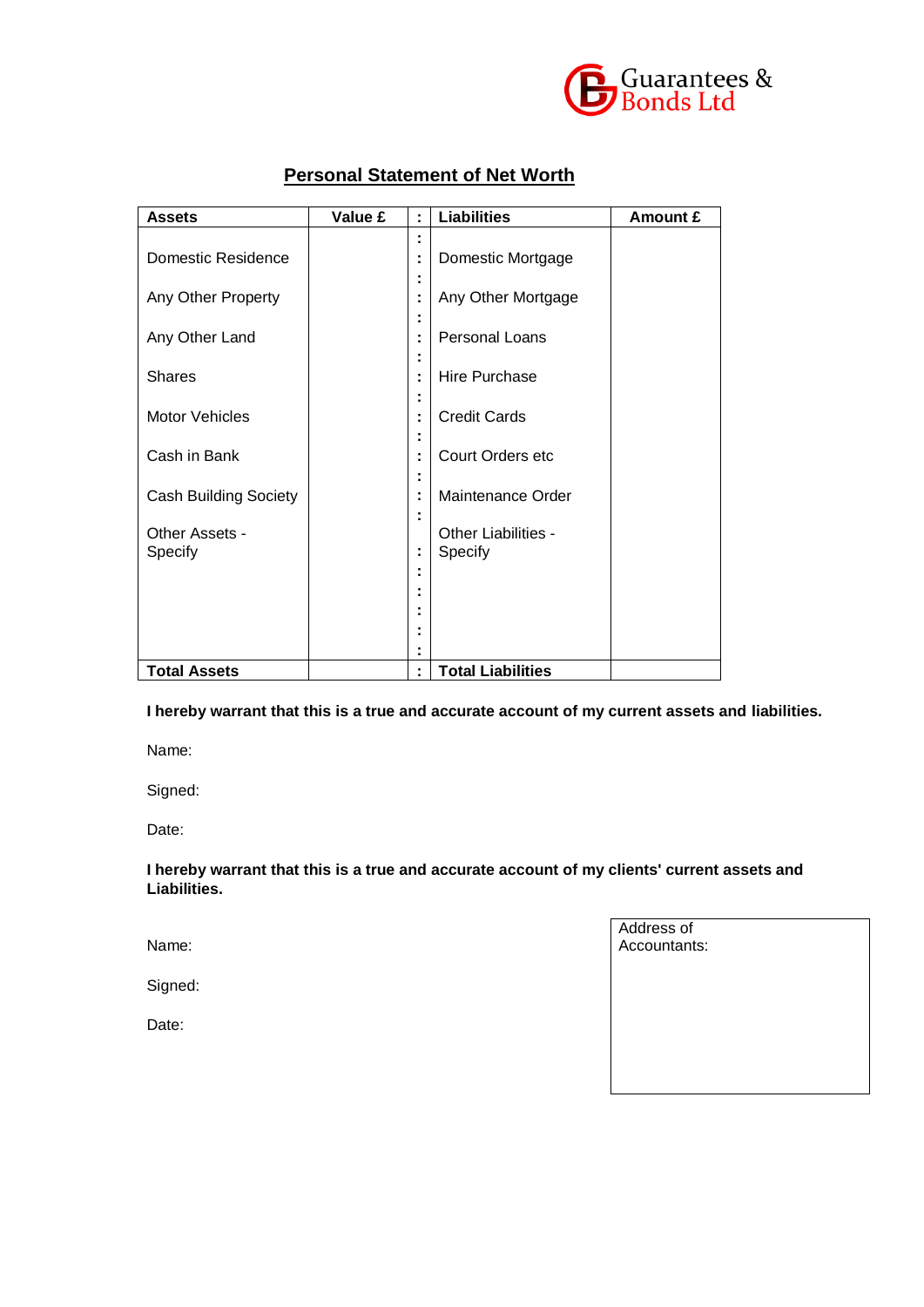

## **TERMS OF BUSINESS AGREEMENT (Please read carefully)**

#### **INFORMATION ABOUT US**

Guarantees & Bonds Limited (GBL) of The Gallery, Minerva Centre, Mundon, Essex CM9 6NP is an independent insurance intermediary. GBL is authorised and regulated by the Financial Conduct Authority (FCA) our number is 546285. . Our permitted business includes administering the performance of, advising and arranging, general insurance contracts including Surety, Guarantees and Bonds. You can check this by visiting the FCA's website at www.fca.gov.uk.

This Terms of Business Agreement (TOBA) must be read in conjunction with any fee or service agreement issued to you by GBL and must also be read in conjunction with any reports, product particulars and Key Features Document or Key Facts Document issued to you by GBL

**IMPORTANT.** Please read this document carefully. It sets out the terms on which we agree to act for you and contains details of our regulatory and statutory responsibilities. If you sign the application form this TOBA attaches too we will treat it that you have read and unless advised have fully accepted the terms and conditions contained within it.

You should contact us if there is anything that you do not understand.

#### **Commencement / Termination**

This TOBA comes into force with immediate effect upon delivery. You, or we, may terminate our authority to act on your behalf with immediate effect. This may be done at any time, without penalty, but notice must be given in writing. Termination will be without prejudice to the completion of transactions already initiated. Whenever possible, we will give 10 business days notice of any amendments to the TOBA before transacting business with you, unless it is impractical to do so.

#### **Advising on/Arranging your insurance**

We will usually provide advice or information on the basis of an analysis of the market. The number of insurers approached will depend on the type and availability of the insurance required and sometimes a selection of insurers or a single insurer may be used.

Upon receipt of your instructions we will place insurance with insurers and keep you informed as to the progress of our negotiations. We will advise you of any inability of place your insurance.

#### **Security**

We will advise you of the insurers with whom it is proposed to place any insurance on your behalf. **However, we cannot and do not guarantee the solvency or continuing solvency of any insurer used**. You should note that the financial position of an insurer can change after the cover has been incepted.

A liability for the premium, whether in full or pro rata, may arise under policies where a participating insurer becomes insolvent.

#### **Duty of Disclosure**

You must disclose to insurers, before the contract is concluded, any fact or circumstance which is known to you (or which ought to be known to you) in the ordinary course of your business and which is material to the risk. A fact is material if it would influence the judgment of a prudent insurer in fixing the premium or determining whether he would take the risk. You must also advise us immediately of any alterations to the risk.

Should you not act with the utmost good faith or fail to disclose any material fact or circumstance to insurers, they may void the policy.

#### **Premium payment**

You must provide the premium due in cleared funds in accordance with the amounts and payment dates specified in our invoice. Failure to meet the payment dates may lead to insurers canceling your policy. Where insurers have specified that the premium must be received by a certain date, failure to comply can result in the automatic termination of your insurance.

#### **Cancellation**

In the event of cancellation of an insurance policy after inception, insurers may return a pro-rata premium. In the event of cancellation of a bond after issuance, the bondsman normally will not refund any premium.

#### **Documentation**

We will issue documents confirming details of the policy(s) or bond(s) purchased, including the identity of your insurers.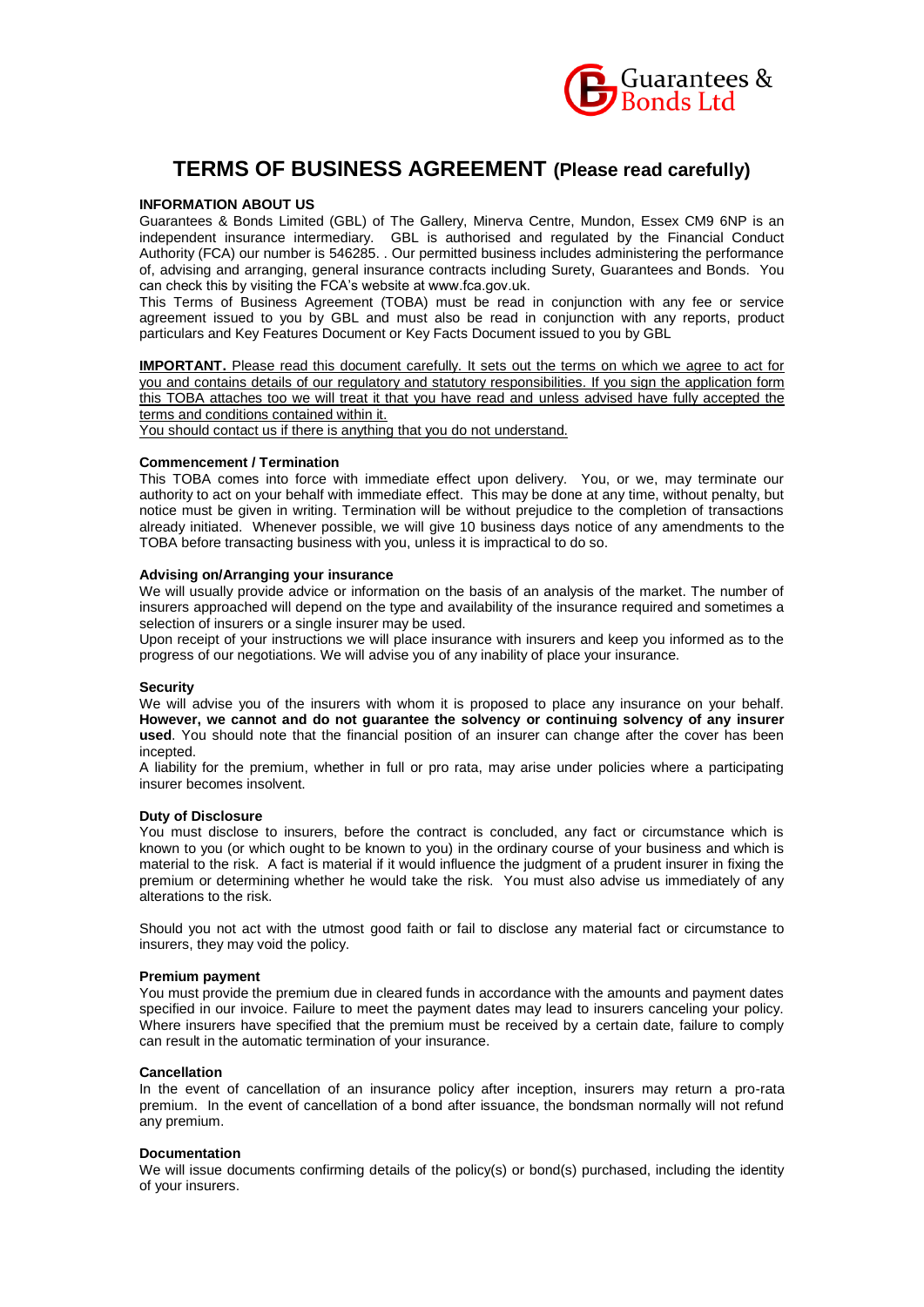

We will advise you of the date(s) on which any premiums are due and, if relevant, the consequences of late payment.

Any necessary re-issuing of a bond or policy document may incur an additional charge from Underwriters which will be solely at their discretion.

Where required by regulation we will also :

- Set out your demands and needs as understood by us.
- Confirm whether the contract has been personally recommended and, if so, the reasons for making that recommendation.
- Include where we deem necessary a summary of the key aspects of your policy.
- **Provide you with policy confirmation.**
- Where relevant provide you with renewal terms, in good time before the expiry of your policy, or notify you that the renewal is not being invited.

It is important that you read all your documentation carefully and inform us immediately if you have any concerns with the coverage arranged for you.

#### **Claims**

You must notify us as soon as possible of a claim or circumstances which may give rise to a claim. We will advise you what you need to due in order to pursue you claim; you should note you will need to state all material facts concerning the claim.

Your claim may be dealt with by our own staff under a delegated claims handling authority on behalf of your Insurer. In these circumstances, any payment would be made by ourselves and then recovered from the Insurer. However, you should note that where an insurer has delegated such authority to us, there may be a potential conflict of interest (in that we would be acting on behalf of the Insurer rather than you as the client), and we will draw this to your attention when acknowledging your claim.

We will remit claims payments to you as soon as possible after they have been received on your behalf.

We will provide you with every assistance in submitting a claim and seeking to obtain reimbursement. **However, in the event that an insurer becomes insolvent or delays making settlement we do not accept liability for any unpaid amounts.**

#### **Remuneration**

Our remunerations for our service may be in the form of commission or brokerage which is a percentage of the insurance premium paid by you and allowed by the insurer(s) with whom the insurance is placed; and/or a fee and/or other disbursements.

Remunerations are earned for the policy period and we will be entitled to retain fees and brokerage in respect of the full policy period in relation to policies placed by us.

In the event of mid term adjustments we will be entitled to the same rate of remuneration.

In addition to the above we may also receive other remuneration by way of :

- Interest earned on insurance monies passing through our bank accounts
- Expense allowances or commissions from Insurers for managing and administering certain covers, binding authorities and other similar facilities
- Profit commissions or profit shares paid by insurers on a specific facilities and arrangements for a limited class of business
- Administrative service fees which may be paid for limited specific services we provide to insurer(s) as part of the placing or claims process

We will deal with you openly and, when requested, we will disclose the amount of any additional income (or where that is not feasible a reasonable estimate of the additional income or its basis of calculation) from the above and any other sources which we may receive in relation to insurance which we arrange.

#### **Client money arrangements**

Monies related to premiums, claims and premium refunds collected and or held by us will be held on behalf of insurers in accordance with the Terms and Conditions laid down in the Terms of Business in force with those Insurers.

We have held premium and claims monies on behalf of our clients. Some Insurers have elected for risk transfer whereby we hold premium and claims monies as agent of the Insurer. In these circumstances